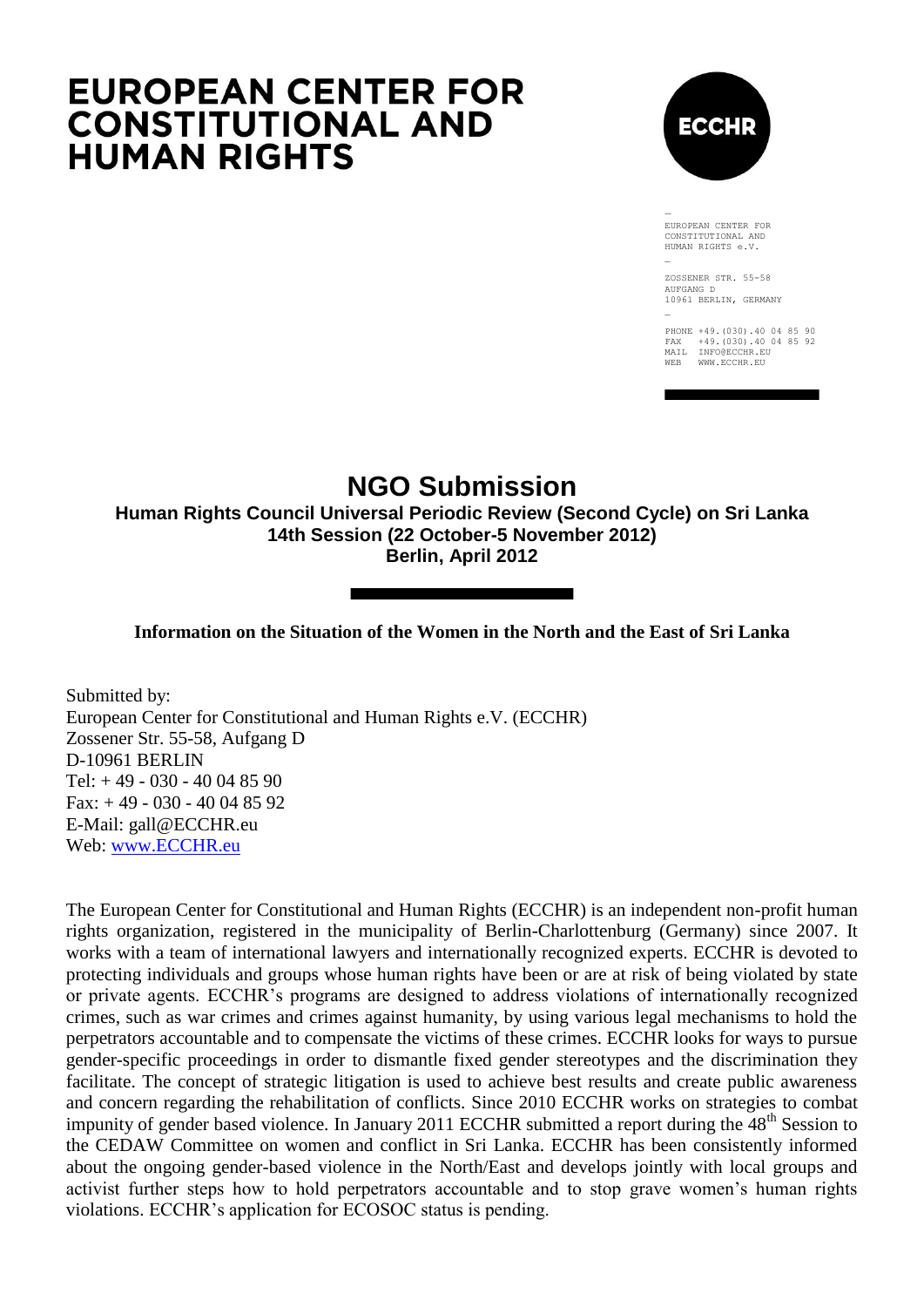

## **Introduction and Methodology**

1. This submission, prepared according to the general guidelines for the preparation of information under the universal periodic review (UPR) (A/HRC/DEC/17/119), re-iterates the discrepancy between the situation of women"s human rights, particularly in the North and the East of Sri Lanka, and the Sri Lankan government's obligations arising from several ratified United Nations Conventions. Women's needs in the North and the East continue to be marginalized from the conflict resolution processes. There are no accountability measures for past grave human rights violations committed by the parties to the conflict, both the Liberation Tigers of Tamil Eelam (LTTE) and the Sri Lankan military. Today genderbased violence in North and East Sri Lanka is increasing due to the high levels of militarization, the military position of power enabled by the *Prevention of Terrorism Act 1979*, and the culture of impunity that exists in Sri Lanka. ECCHR strongly emphasizes the Working Group on the UPR"s recommendations (A/HRC/8/46), in addition to those of the Committee Against Torture (CAT Committee - CAT/C/LKA/CO/3-4) and the Committee on the Elimination of all Forms of Discrimination Against Women (CEDAW Committee - CEDAW/C/LKA/CO/7) and respectfully requests that these recommendations are taken into account during the UPR second cycle on Sri Lanka.

## **I. Framework**

 $\overline{a}$ 

2. Since the previous UPR of Sri Lanka the government of Sri Lanka has shown little effort to implement the recommendations outlined in A/HRC/8/46 regarding gender-based violence. Its implementation of international obligations, legislation and policy measures are not consistent with these recommendations.

3. Sri Lanka accepted during the last UPR the recommendation of the Czech Republic *to ensure the full incorporation and implementation of international human rights instruments at the national level, in particular (…) CAT* (A/HRC/8/46, para. 82, A.8) and *to continue its efforts for the full implementation of international human rights instruments to which it is a party* (Marocco - A/HRC/8/46, para. 82, A.10).

4. As Sri Lanka has signed and ratified numerous international human rights treaties including CEDAW<sup>1</sup>, the Optional Protocol to the CEDAW<sup>2</sup> and CAT,<sup>3</sup> it is therefore bound to abide fully by their terms.

5. According to document A/HRC/8/46, para. 82, A. 27, A. 28, A. 29 Sri Lanka accepted to adopt measures *to investigate, prosecute and punish those responsible for serious human rights crimes* (Sweden) and *to ensure the effective implementation of legislative guarantees and programmes for the protection of witnesses and victims* (Austria), it agrees *to take all necessary measures to prosecute and punish perpetrators of violations of international human rights law and humanitarian law* (Greece).

6. According to A/HRC/8/46, para. 82, A. 36, A. 37 and A. 38 Sri Lanka agreed to *give special attention to the right of the women further* (Algeria) *and to continue to strengthen its activities to ensure there is no discrimination against ethnic minorities in the enjoyment of the full range of human rights, in line with the comments of the CEDAW Committee* (Mexico).

7. Sri Lanka accepted the recommendation in paragraph A.39 (c) (Mexico) to implement various recommendations to ensure that emergency laws and measures to combat terrorism shall comply with

<sup>1</sup> Sri Lanka signed on 17 July 1980 and ratified on 5 October 1981 with no reservations,

[http://treaties.un.org/pages/ViewDetails.aspx?src=UNTSONLINE&tabid=3&mtdsg\\_no=IV-8&chapter=4&lang=en#Participants.](http://treaties.un.org/pages/ViewDetails.aspx?src=UNTSONLINE&tabid=3&mtdsg_no=IV-8&chapter=4&lang=en#Participants) 2 Accession on 15 October 2002 with no reservations[; http://treaties.un.org/pages/ViewDetails.aspx?src=UNTSONLINE&tabid=3&mtdsg\\_no=IV-8](http://treaties.un.org/pages/ViewDetails.aspx?src=UNTSONLINE&tabid=3&mtdsg_no=IV-8-b&chapter=4&lang=en#Participants) [b&chapter=4&lang=en#Participants.](http://treaties.un.org/pages/ViewDetails.aspx?src=UNTSONLINE&tabid=3&mtdsg_no=IV-8-b&chapter=4&lang=en#Participants)

<sup>3</sup> Sri Lanka accession on 3 Jan 1994 with no reservations[, http://treaties.un.org/pages/ViewDetails.aspx?src=UNTSONLINE&tabid=2&mtdsg\\_no=IV-](http://treaties.un.org/pages/ViewDetails.aspx?src=UNTSONLINE&tabid=2&mtdsg_no=IV-9&chapter=4&lang=en#Participants)[9&chapter=4&lang=en#Participants.](http://treaties.un.org/pages/ViewDetails.aspx?src=UNTSONLINE&tabid=2&mtdsg_no=IV-9&chapter=4&lang=en#Participants) Please note that Sri Lanka is not a party to the Optional Protocol to the CAT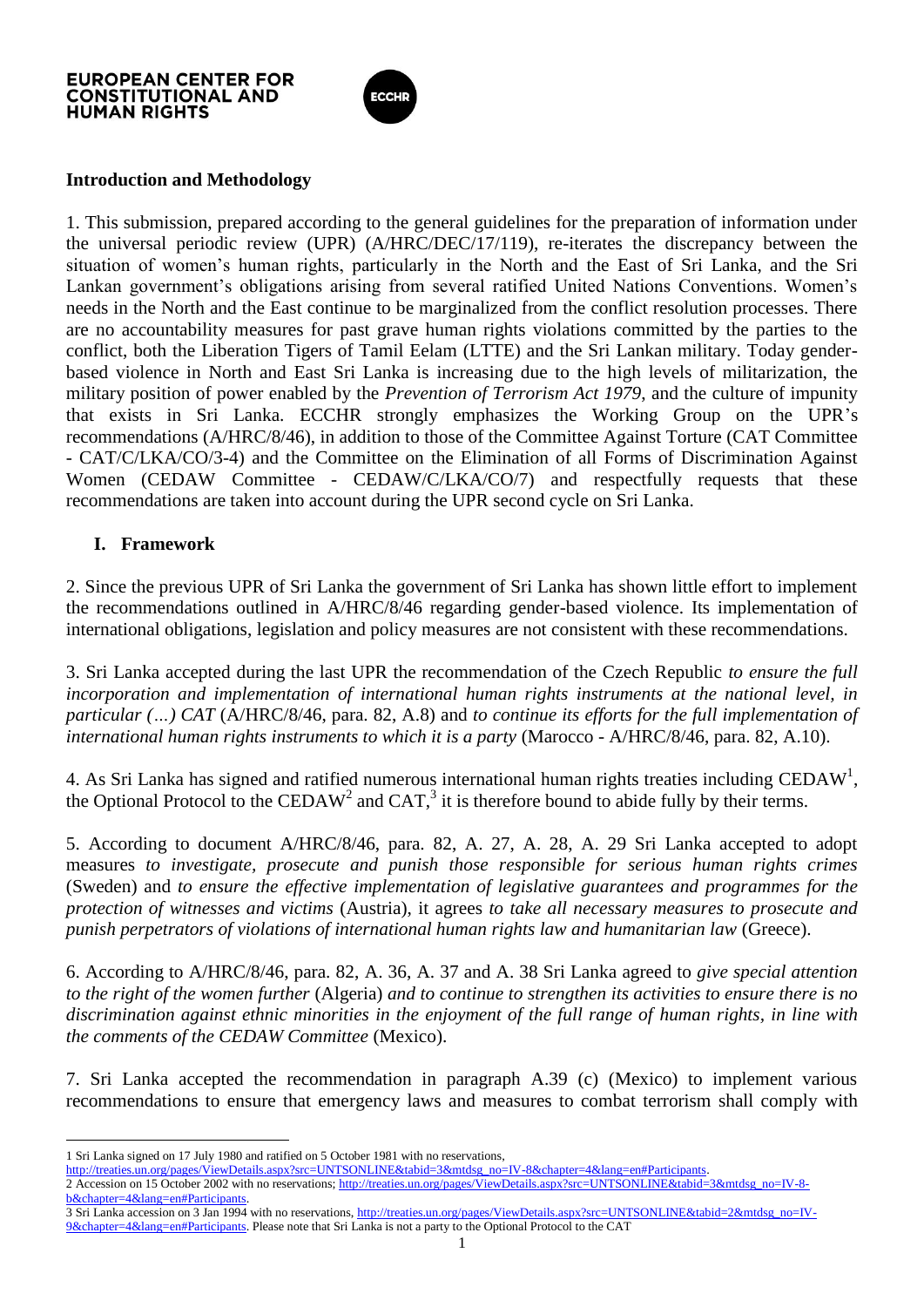

international human rights law. However it reiterated that *since article 4 (1) of the ICCPR permits States to derogate from obligations in times of public emergency which threaten the life of the nations and the existence of which is officially proclaims, all practicable measures including those necessary to combat terrorism would be put in place in conformity with its obligations under international law. Such measures will be strictly to the extent that is required for the exigencies of the situation* (A/HRC/8/46/Add.1 para. 17).

8. Pursuant to article 2 of CEDAW, Sri Lanka must condemn discrimination in all its forms, particularly gender-based violence (CEDAW Committee, General Recommendation No. 19)<sup>4</sup>. This includes the respect, the protection and the fulfillment of the right to non-discrimination of women. Although genderbased violence increases due to high levels of militarization, the military position of power enabled by the Emergency Regulations, which were lifted in August 2011, the Prevention of Terrorism Act remains in place.

## **II. Failure to Promote and Protect Women's Human Rights on the Ground**

9. Sri Lanka does not promote and protect women"s human rights on the ground especially in the North/East of the country. It violates CEDAW and has not implemented the recommendations outlined in A/HRC/8/46, para. 82 despite voicing support for them at the last UPR.

## **1. Culture of Impunity**

10. Sri Lanka has not implemented the recommendations of either the CEDAW Committee or the CAT Committee, which require a condemnation of any form of discrimination and therefore a comprehensive investigation of war-time rape. Further, it has ignored the recommendations outlined in A/HRC/8/46, para. 82, A. 27, A. 28, A. 29.

11. The Government of Sri Lanka continues to violate its obligation to condemn discrimination against women (Article 2 CEDAW) as it pursues a culture of impunity of gender-based violence. Article 2 of the CEDAW is central to the objectives and purpose of the Convention. State Parties are obliged to condemn all forms of discrimination (direct and indirect) against women and pursue policies to eliminate it. To this end, states should implement strategies outlined in article 2 (a) to (g) aimed at, for example, combating violence against women and addressing prevailing gender relations and harmful gender stereotypes in social structures, attitudes and legislation. State Parties must identify women as rights-bearers with particular emphasis on women who are most marginalized and who suffer from various forms of intersectional discrimination. In particular, article 2 (b) requires the adoption of appropriate legislative measures prohibiting discrimination, including sanctions. Together with article 2 (c), states must ensure the availability of remedies for women who are subject to any form of discrimination.<sup>5</sup> Remedies come in different forms but may include reparations aimed at "bringing to justice the perpetrators of such violations", which is a central tenet that a ratifying state must promote (CEDAW Committee, General Recommendation No.  $28^6$ ). Article 2 (c) requires the effective judicial and other protection of the enjoyment of fundamental rights and freedoms on an equal basis with men. This does not just mean the appropriate and effective complaint procedures and criminal law enforcement process regarding genderbased crimes, but also the effective and practically available remedy.<sup>7</sup> Moreover, pursuant to article 2 (c) a State Party is obliged to address systematic issues that may have led to the violation.<sup>8</sup>

 $\overline{a}$ <sup>4</sup> CEDAW Committee, General Recommendation No. 19, A 47/38, 29 January 1992.

<sup>5</sup> Byrnes, Article 2, in: M.A. Freeman *et al*., *The UN Convention on the Elimination of All Forms of Discrimination Against Women – A Commentary* (2012) (Articel 2), p. 83.

<sup>6</sup> CEDAW Committee, General Recommendation No. 28, CEDAW/C/GC/28, 16 December 2010, para. 32.

<sup>7</sup> Byrnes, Article 2, p. 84.

<sup>8</sup> Byrnes, Article 2, p. 85.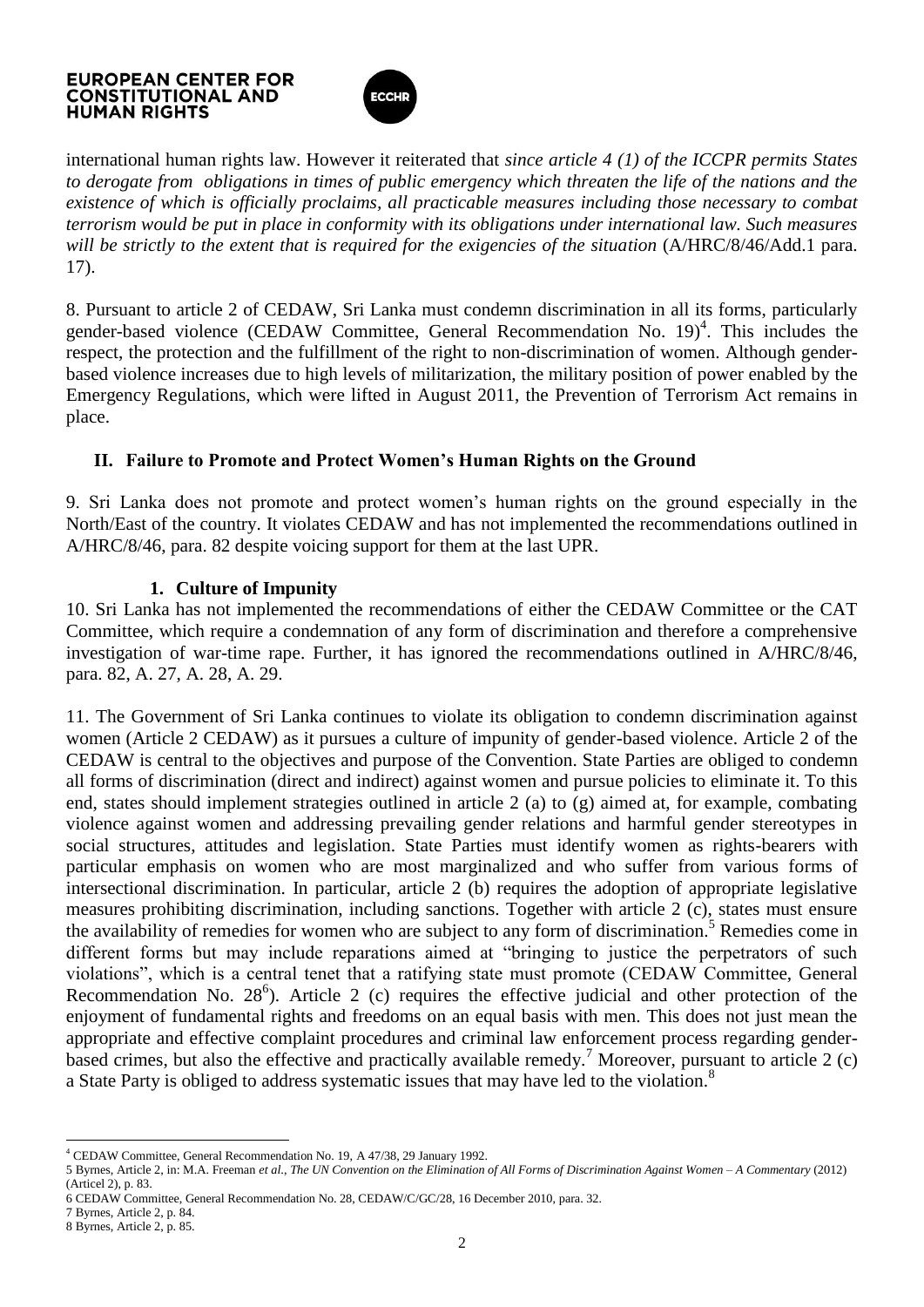

12. Women in North and East Sri Lanka have suffered for decades from the civil war and continue to face daily human rights violations. There are many barriers facing these women when accessing justice. These barriers include:

- Societal stigmatization of women who are victims of gender-based violence; especially forcibly recruited former LLTE female combatants; who are often suspected of being victims of genderbased violence and face double stigmatization as a result;
- The high militarization in the North and East facilitated by the Prevention of Terrorism Act, which empowers members of the police and military to search and question Tamil women suspected for their association with the LTTE creating a climate of intimidation;
- The perpetrator's position of power: Many victims are reluctant to report gender-based violence, particularly when the perpetrators are members of the military or police for fear of intimidation and retaliation;
- The endemic culture of impunity of perpetrators of gender based violence; consequently, if persons from the state run authorities in charge of investigating crimes (e.g. police, military) are the alleged perpetrators of gender-based crimes, there is no legal protection or effective and practical available remedy for women.

13. In failing to investigate, prosecute and punish violations of women"s human rights, Sri Lanka is violating article 2 (b) and 2 (c) of CEDAW as it has failed to respect, protect and fulfill the rights guaranteed in the CEDAW.

14. Every state, which fails to protect women and punish those found responsible for gender-based crimes, accepts and supports impunity. Security Council Resolutions 1325, 1820, 1888, 1889 and the recent 1960, oblige all countries to prevent sexual violence by military staff, and to hold them accountable for these crimes during conflicts.

## **2. Militarization and Prevention of Terrorism Act**

15. Due to the high levels of militarization in the North and East facilitated by the Prevention of Terrorism Act, Sri Lanka continues to violate its obligation outlined in article 2 of CEDAW. Additionally, Sri Lanka has not implemented the CAT Committee's recommendation to guarantee legal safeguard for persons suspected or charged with a terrorist or related crime. It further ignores any of the recommendations outlined in A/HRC/8/46, para. 82, A. 36, A. 37 and A. 38.

16. Pursuant to article 2 of CEDAW, state parties must refrain from taking any actions that involve discrimination against women and they must guarantee an atmosphere in which women can enjoy both *de jure* and *de facto* equality. Under article 2 (d) a State Party must refrain from engaging in any discriminatory act or practice and must modify or abolish existing laws, regulations, customs and practices, which constitute discrimination against women (article 2 (f) of CEDAW). The Committee urges State Parties to undertake gender impact analysis of new and existing laws.<sup>9</sup> It further reminds the State Parties consistently to take active steps to address discriminatory attitudes embodied in existing laws and gender stereotypes more generally and to eliminate such prejudices and customary and all other practices (Article 2 and 5 CEDAW).<sup>10</sup>

The high levels of militarization and the continuation of counter terrorism measures, like the Prevention of Terrorism Act, perpetuates a climate of fear and intimidation, where women are vulnerable to genderbased violence, the worst form of discrimination. In a militarized environment, sexual and gender-based

l

<sup>9</sup> Byrnes; Article 2, p. 91.

<sup>&</sup>lt;sup>10</sup> CEDAW Committee, General recommendation No. 28, para. 22.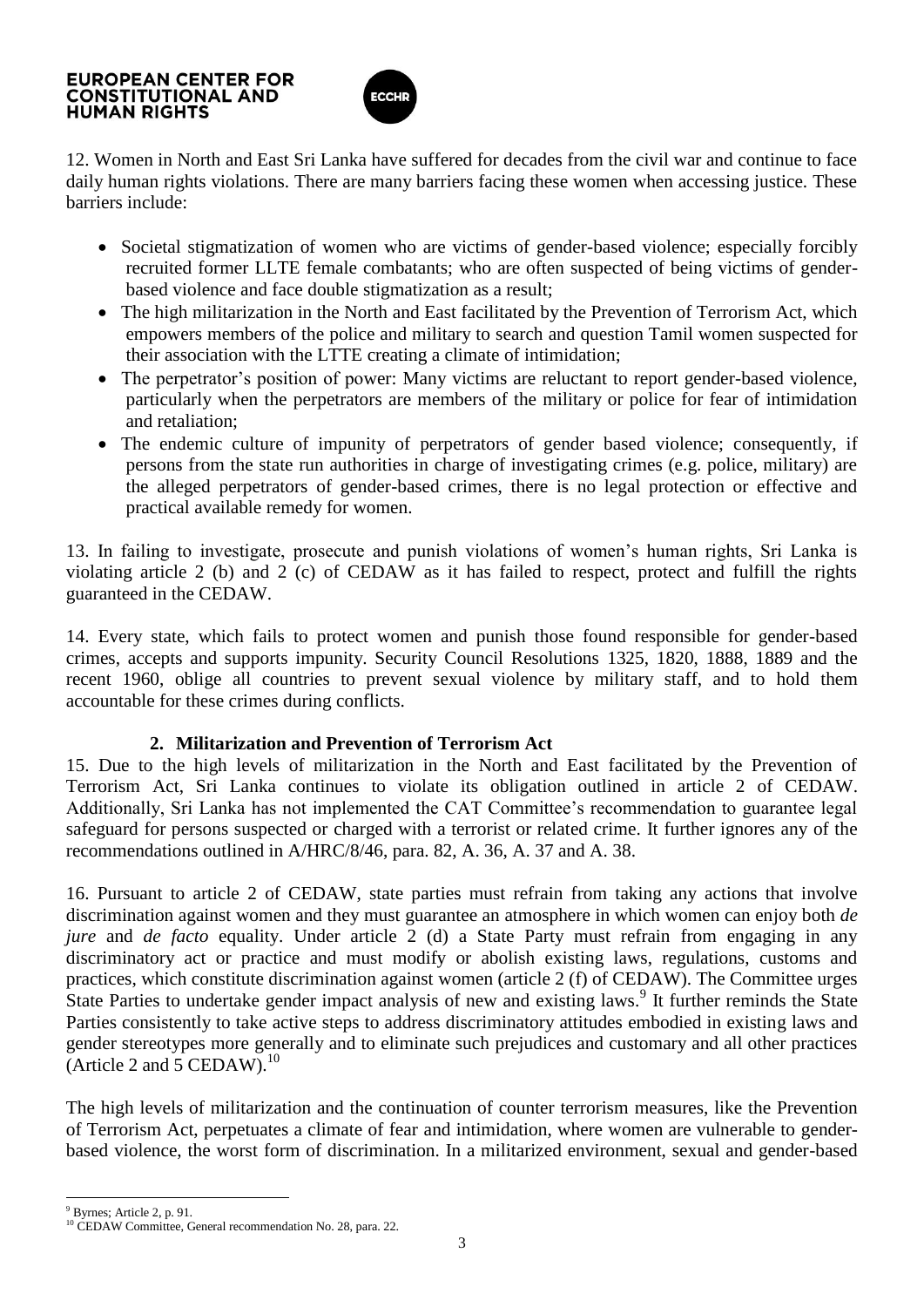

violence are often used by the authorities to reassert gendered and social/political hierarchies.<sup>11</sup> According to a report by Groundviews, a particularly vulnerable group is the Tamil women, previously detained in "rehabilitation camps", who have been sent back for resettlement to areas with a large military presence where they are frequently required to pass military checkpoints and are subject to constant monitoring<sup>12</sup>. There is confidential information that female ex-combatants have limited mobility and freedom, diminished status in the village; face a higher risk of rape and violence, and almost no recourse to justice. Due to military oppressiveness the female ex-combatants are not allowed to move outside of their district without permission.<sup>13</sup> Women must register with the local military camp and police station, and have to present themselves in person at the military camps once a month.<sup>14</sup>

17. The civil war has resulted in a high rate of female headed households. Many of these families live in makeshift shelters where their security is not sufficient. They are very vulnerable and face violence and harassment, particularly at night. This can be illustrated by the rape of two women in Vishwamadu, Kilinochchi in June  $2010$ <sup>15</sup>. The Criminal Investigation Department and the military frequently visit female-headed households to follow up the reporting. In one example, a young woman (name omitted for security reasons), was called to the Police Station, where a policeman raped her. Due to the fear of retribution and of stigmatization accorded to victims of ethicized rape, the victim did not want to submit an official complaint.

18. Additionally the Prevention of Terrorism Act with its new Regulations from 2011 perpetuates vulnerability and discrimination of women. There are two main pieces of legislation dealing with security issues in Sri Lanka. The Public Security Ordinance Act 1947 (PSO) and Prevention of Terrorism Act. It is from the powers contained in the PSO that the Government of Sri Lanka enacted the *Emergency (Miscellaneous Provisions and Powers) Regulation No. 1 of 2005* and the *Emergency (Prevention and Prohibition of Terrorism and Specified Terrorist Activities) Regulations No. 7 of 2006*. On 25 August 2011, Sri Lankan President Rajapaksa announced that the remaining Emergency Regulations<sup>16</sup> were not renewed in September 2011.On 29 August 2011, pursuant to section  $27(1)$  PTA<sup>17</sup>, new Regulations emerged. Many of the provisions of the Prevention of Terrorism Act facilitate the situation of insecurity for women in the highly militarized zones**,** and the sexual abuse of women who have an actual or perceived LTTE association. The Prevention of Terrorism Act, and its regulations, is problematic as it facilitates the following:

- The Act provides authorization for specific security forces to restrict the freedom of movement of a wider range of Tamil women in the former conflict areas<sup>18</sup> and does not allow an effective remedy (Section 11 (5) Prevention of Terrorism Act);
- The Act grants officers of a certain rank wide ranging powers of search and seizure (Section 6  $(1)(b)-(d) PTA);$

l 11 Center of Women's Global Leadership, Information Sheet, #5 Sexual and Gender-Based Violence by State Agents, 2011, [http://16dayscwgl.rutgers.edu/2011-campaign/2011-take-action-kit.](http://16dayscwgl.rutgers.edu/2011-campaign/2011-take-action-kit)

12 Groundviews, Female ex-combatants of LTTE in post-war Sri Lanka, 24 February 2012 (Female ex-combatants of LTTE),

[http://groundviews.org/2012/02/24/female-ex-combatants-of-ltte-in-post-war-sri-lanka/.](http://groundviews.org/2012/02/24/female-ex-combatants-of-ltte-in-post-war-sri-lanka/)

13 Groundviews, Female ex-combatants of LTTE, February 2012.

14 Groundviews, Female ex-combatants of LTTE, February 2012.

<sup>15</sup> The Women and Media Collective, Colombo, Sri Lanka Shadow Report to the CEDAW, June 2010, pp. 39 ff.

<sup>16</sup> Including Emergency (Miscellaneous Provisions and Powers) Regulation No. 1 of 2005 and Emergency (Prevention and Prohibition of Terrorism and Specified Terrorist Activities) Regulations No. 7 of 2006 enacted under the Public Security Ordinance 1947 (PSO).

<sup>17</sup> Section 27(1) PTA states: "The Minister may make regulations under this Act for the purpose of carrying out or giving effect to the principles of this Act". Under the Interpretation Ordinance s.17, rules, regulations and by laws made by any authority under the powers given by a statute cannot be inconsistent with the provisions of any enactment. The Minister in this case is the Prime Minister. The new regulations should have been enacted under the PSO, not the PTA. Thus vital emergency measures have been unlawfully introduced even though the Emergency has lapsed.

<sup>18</sup> Section 11 of the PTA gives a Minister the power to prohibit or restrict an individual"s freedom of movement if there is "reason to believe or suspect that any person is connected with or concerned in the commission of any lawful activity". Restrictions may be imposed in respect of movement outside a place of residence, the places of residence and of employment, travel within or outside Sri Lanka, activities in relation to organizations and involvement in political activities. Section 11 (3) of the PTA clarifies that each order made under Section 11 (1) of the PTA is in force for a period not exceeding three months. Any order issued may be varied, cancelled, or further restrictions or prohibitions imposed, by a notice in writing.